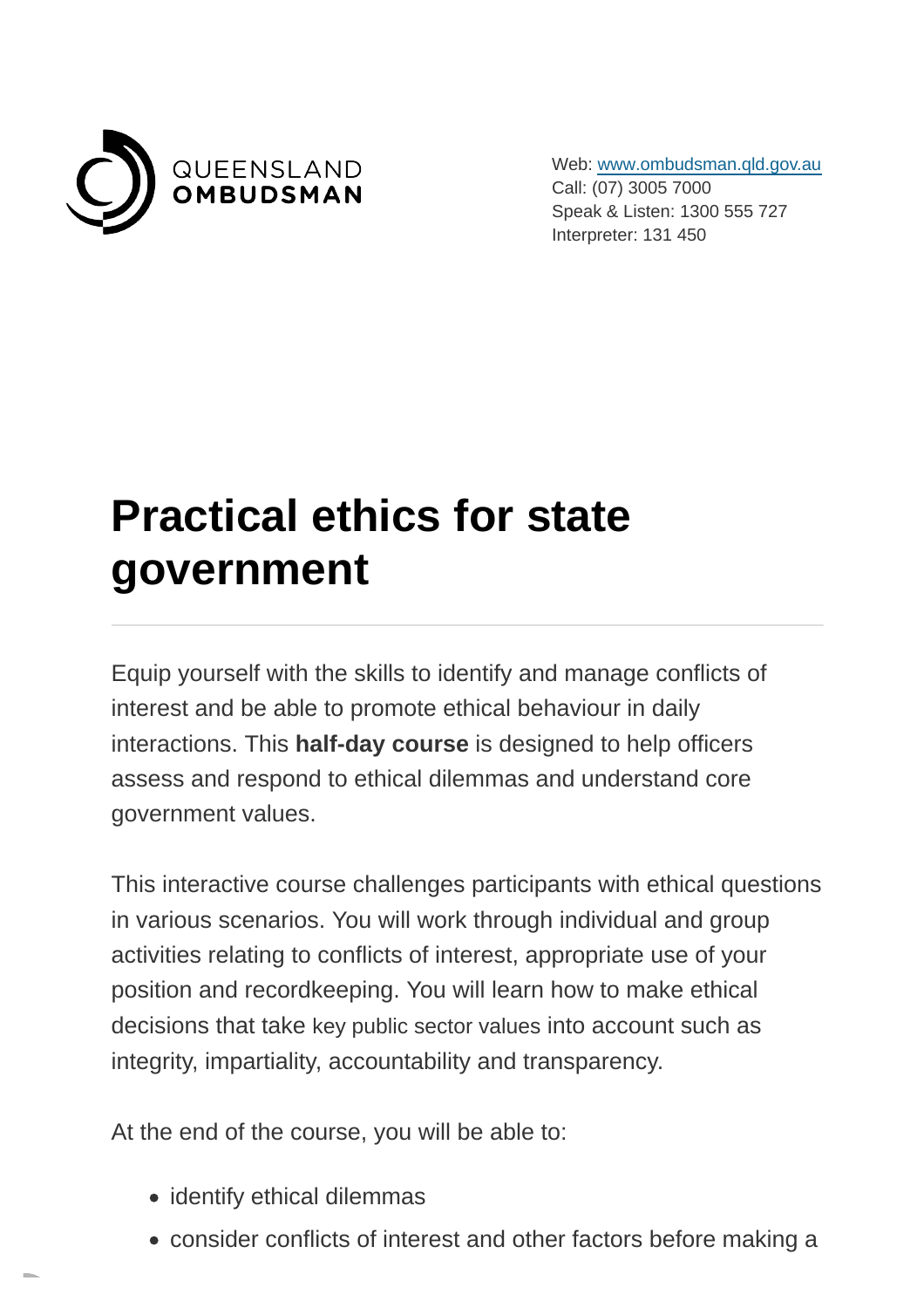decision

promote an organisational culture that values high ethical standards.

## Who can attend?

Staff from Queensland government agencies can attend our practical and interactive training.

## **[Open sessions](https://www.ombudsman.qld.gov.au/training-and-education/training-courses/practical-ethics-for-state-government?PrintToPDF=True&dummy=2022714833#open_sessions)**

Webinar open sessions are a great opportunity for any officer in Queensland to access interactive training. Joining an open session is subject to availability.

**Half-day cost:** \$346.50 (Includes GST) per person\*.

[Upcoming open sessions](https://www.ombudsman.qld.gov.au/training-and-education/book-training/practical-ethics-for-state-government/public-sector-ethics-training)

## [Group sessions](https://www.ombudsman.qld.gov.au/training-and-education/training-courses/practical-ethics-for-state-government?PrintToPDF=True&dummy=2022714833#group_sessions)

If you have 10 or more staff who would like to attend training, group sessions are a cost-effective option. Trainers may be able to tailor the training to meet your needs if adequate notice is provided. Consultation is required to discuss the tailoring prior to confirming the booking. This is a cost-effective way to train staff and provides the opportunity to work with experienced Ombudsman officers in an informal setting. Additional costs may apply if extensive tailoring is required.

**Half-day cost:** \$3,465 includes GST (per group, maximum of 25 in group).\*

The delivery mode is subject to approval and may change. We deliver